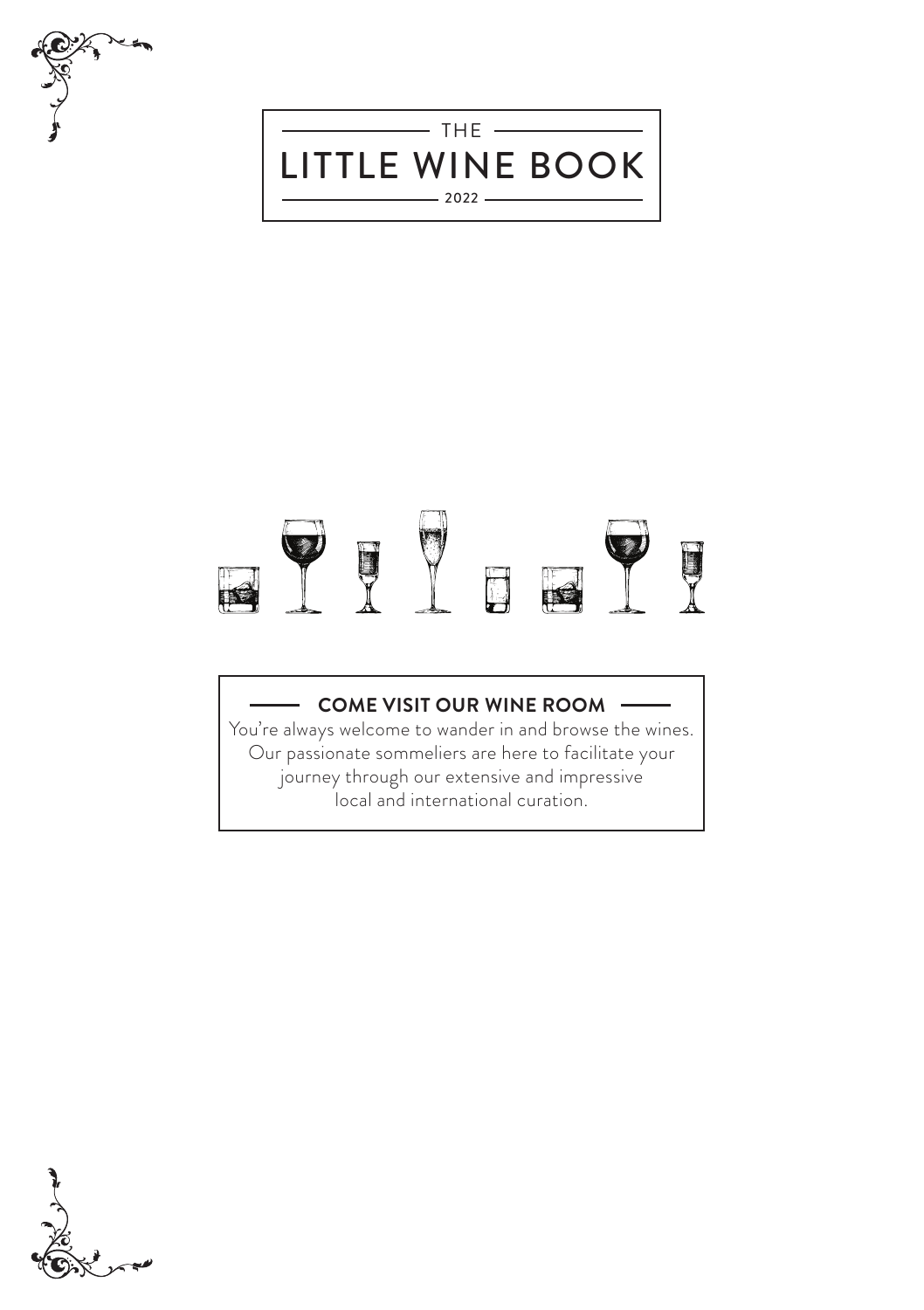## SHIRAZ

FEATURED WINES

The noble Shiraz grape is the most planted variety in Australia and grown across more regions than any other varietal; the importance to the Australian wine industry cannot be overstated.

On the world wine scene, Australia is reknown for Shiraz (Syrah); and with great expectations, comes great responsibilites from producers.

Over the years the style of Australian Shiraz has evolved with more emphasis on the terroir and with less oak and more restraint.

We are thoroughly enjoying this renaissance in our country, and the enthusiasm from the winemakers and customers world wide.

> Try ALL the FEATURE wines for \$30, 4 x 30mL tasting flights.

|                                                               | <b>GLS</b>        | <b>BTL</b> |
|---------------------------------------------------------------|-------------------|------------|
| 2016 Mordrelle Syrah<br>Adelaide Hills, SA                    | 14                | 65         |
| 2020 Sherrah Shiraz<br>McLaren Vale, SA                       | $12 \overline{ }$ | 55         |
| 2020 Vincent Paris Syrah VDP Collines<br>Rhone Valley, France | 16                | 75         |
| 2020 Kaesler 'The Bogan' Shiraz<br>Barossa Valley, SA         | 22                | 90.        |

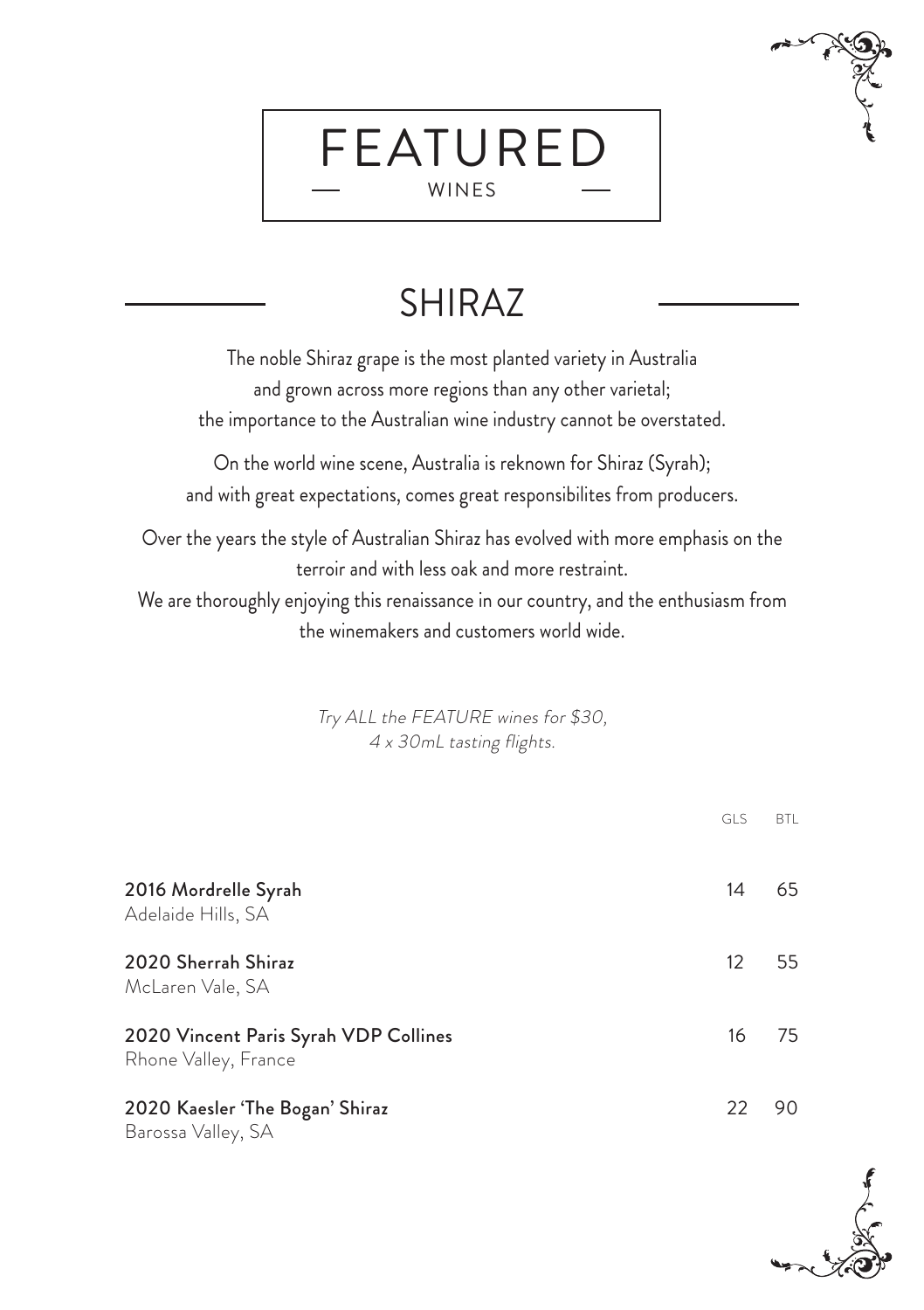



Whilst many admire our Wine Room, it has taken several years to curate, and what lies beneath the Hotel in our cellar is where this dedication grows.

The wine collection at the Crafers Hotel is a labor of love and something we are very proud to share. From this extensive cellar we have ready made, aged options available to you by the glass, pouring via the Coravin system to maintain freshness. It is with great pleasure we share these lovely aged wines with you, enjoy!

> Try three PREMIUM Shiraz for \$50, 3 x 30mL tasting flights.

|                                                                                  | GLS | <b>BTL</b> |
|----------------------------------------------------------------------------------|-----|------------|
| 2020 BK Wines Carte Blanche<br>Adelaide Hills, SA Y                              | 14  | 60         |
| 2018 Jean Luc Mader Riesling<br>Alsace, France $V$                               | 18  | 75         |
| 2016 Yarra Yering Dry White No1 Semillon/Chardonnay<br>Yarra Valley, VIC         | 22  | 96         |
| 2021 By Farr Saignée Pinot Noir Rosé<br>Geelong, VIC                             | 16  | 70         |
| 2013 Mischief & Mayhem Bourgogne Rouge Pinot Noir<br>Burgundy, France            | 14  | 70         |
| 2020 Tenuta di Fessina 'Erse' Etna Rosso Nerello Mascalese<br>Sicily, Italy      | 26  | 110        |
| 2013 George Vernay 'Blonde du Seigneur' Côte Rôtie Syrah<br>Rhone Valley, France | 40  | 180        |
| 2005 Paul Jaboulet Hermitage 'La Chapelle' Syrah<br>Rhone Valley, France         | 65  | 299        |
| 2004 Kaesler 'Old Bastard' Shiraz<br>Barossa Valley, SA                          | 80  | 365        |
|                                                                                  |     |            |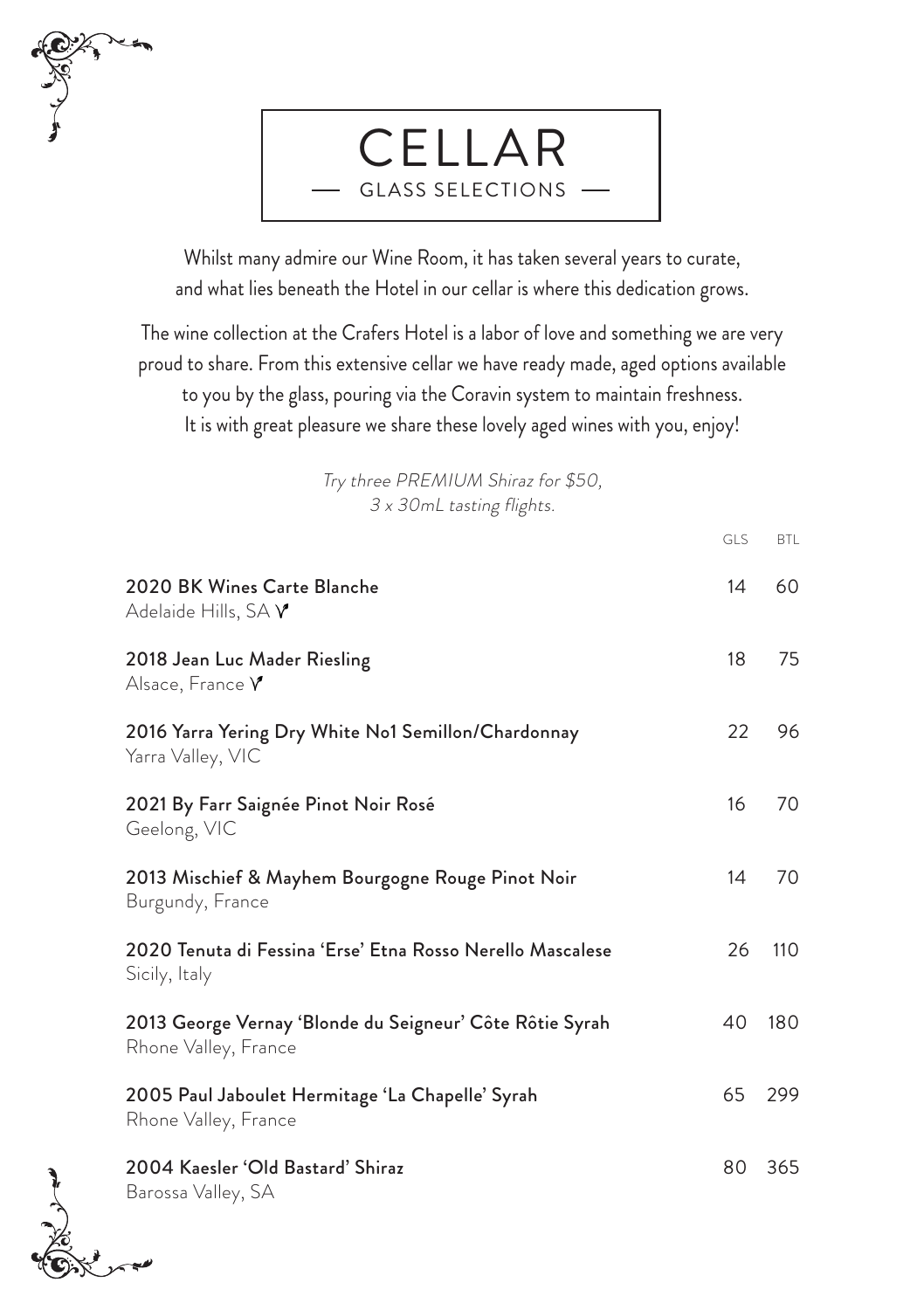PÉTILLANT SPARKLING WINES



|                                                                 | GLS | <b>BTL</b> |
|-----------------------------------------------------------------|-----|------------|
| NV Matho Prosecco Brut<br>Veneto, Italy $\gamma$                | 10  | 46         |
| NV Grace Under Pressure Blanc de Blancs<br>Mount Gambier, SA    | 12  | 50         |
| NV Pike & Joyce Sparkling Pinot Noir Rosé<br>Adelaide Hills, SA | 14  | 60         |
| 2020 DiGiorgio Sparkling Merlot (200ml)<br>Limestone Coast, SA  |     | 12         |
| Champagne                                                       |     |            |
| NV Pol Roger Brut Reserve<br>Epernay, France                    | 24  | 120        |
| ROSÉ                                                            |     |            |

|                                                            | <b>GLS</b> | <b>BTI</b> |
|------------------------------------------------------------|------------|------------|
| 2021 Longview 'Juno' Nebbiolo Rosato<br>Adelaide Hills, SA | 11         | 48         |
| 2020 Château Maris Rosé<br>Languedoc, France $\gamma$      | 12         | 50         |

PINK WINES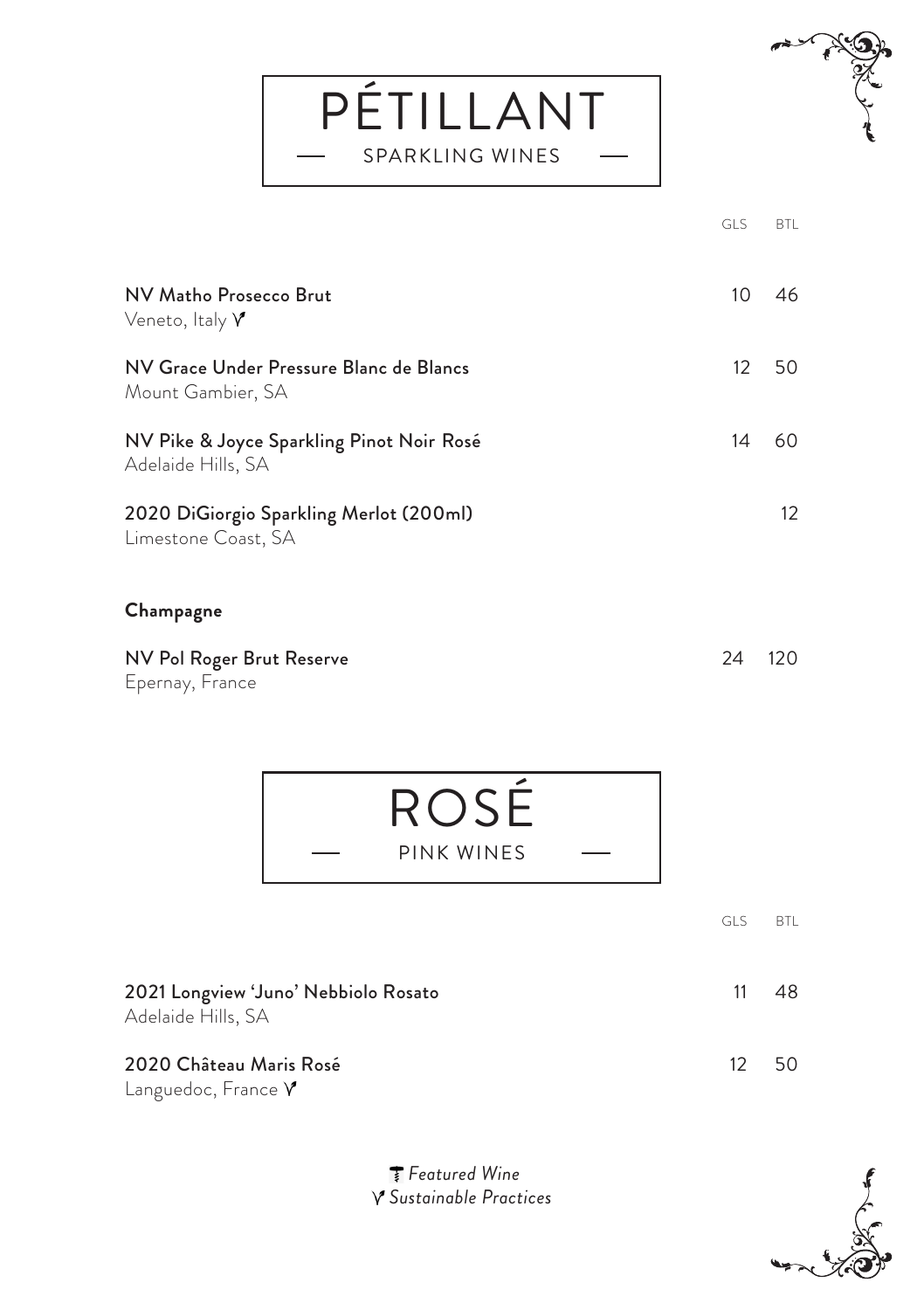

|                                                                                  | <b>GLS</b>        | BTL |
|----------------------------------------------------------------------------------|-------------------|-----|
| 2021 Deviation Road Pinot Gris<br>Adelaide Hills, SA                             | $12 \overline{ }$ | 46  |
| 2021 Shaw + Smith Sauvignon Blanc<br>Adelaide Hills, SA $\gamma$                 | 14                | 60  |
| 2021 Gentle Folk 'Village' Blanc Blend Sauv Blanc/Riesling<br>Adelaide Hills, SA | 16                | 68  |
| 2021 Crawford River 'Young Vines' Riesling<br>Henty, VIC                         | 16                | 65  |
| 2021 Pikes 'Traditional' Riesling<br>Clare Valley, SA                            | 14                | 60  |
| 2018 Domaine Pichot 'Clos Berger' Demi-Sec Chenin Blanc<br>Loire Valley, France  | 14                | 60  |
| 2015 Oudin 'Les Serras' Chablis<br>Burgundy, France                              | 22                | 90  |
| 2019 Cloudbreak Chardonnay<br>Adelaide Hills, SA                                 | 16                | 70  |

BLANC

WHITE WINES

If you're looking for something in particular, please ask for our Sommeliers to assist with the wine room.

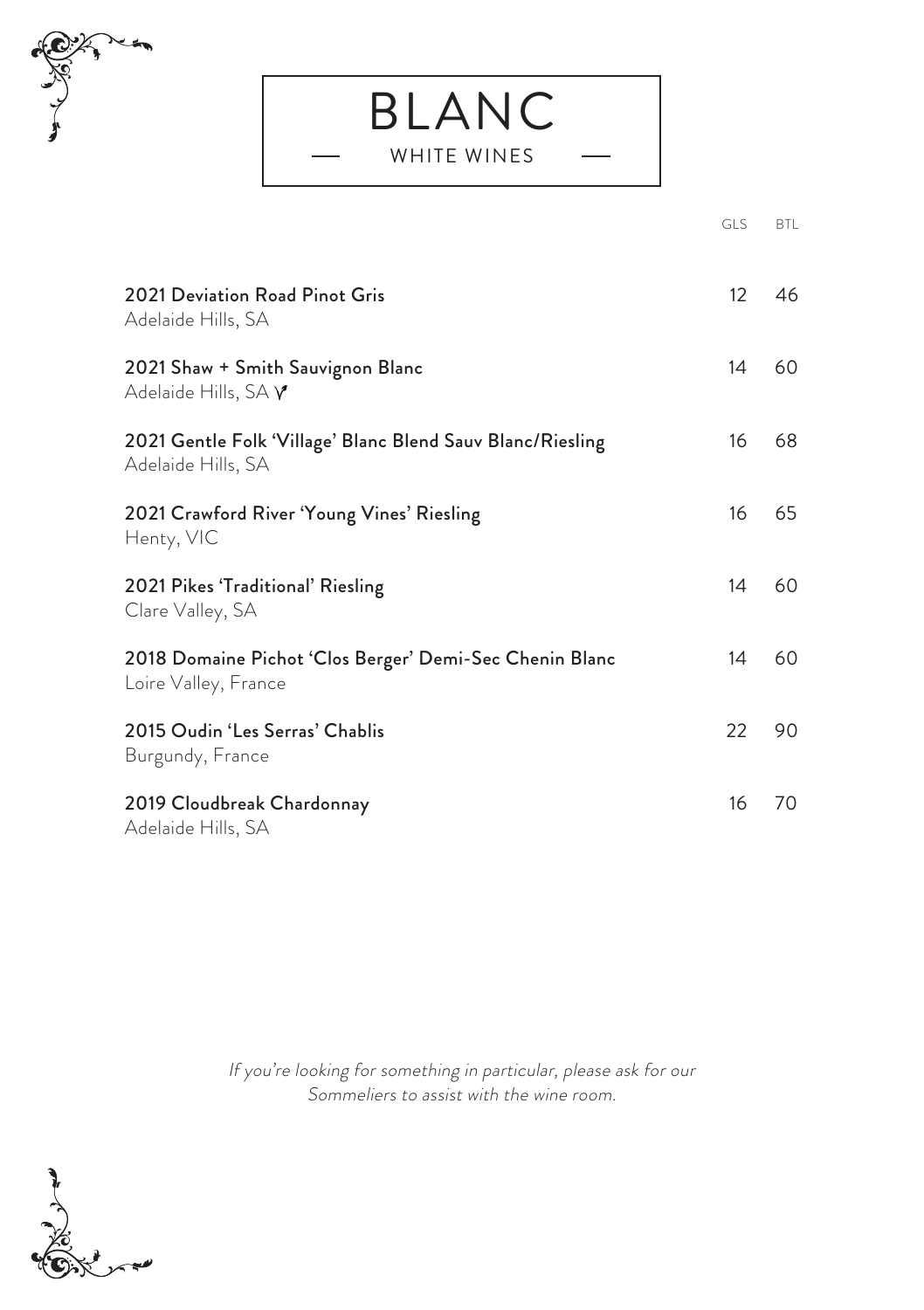## ROUGE RED WINES



|                                                                            | <b>GLS</b> | BTL |
|----------------------------------------------------------------------------|------------|-----|
| 2021 Whisson Lake 'Black Label' Pinot Noir<br>Adelaide Hills, SA           | 16         | 68  |
| 2018 Domaine Cornu Hautes-Cotes-Nuits Bourgogne Rouge<br>Burgundy, France  | 22         | 90  |
| 2021 Cirillo 'Vincent' Grenache<br>Barossa Valley, SA                      | 12         | 55  |
| 2020 Bernard Baudry 'Chinon' Cabernet Franc<br>Loire Valley, France        | 20         | 85  |
| 2018 Domaine Saint-Pierre Cotes-du-Rhone Rouge<br>Rhone Valley, France     | 14         | 60  |
| 2016 Mordrelle Syrah<br>Adelaide Hills, SA <b>T</b>                        | 14         | 65  |
| 2020 Sherrah Shiraz<br>McLaren Vale, SA <b>T</b>                           | 12         | 55  |
| 2020 Vincent Paris Syrah VDP Collines<br>Rhone Valley, France              | 16         | 75  |
| 2020 Kaesler 'The Bogan' Shiraz<br>Barossa Valley, SA <b>T</b>             | 22         | 90  |
| 2017 Domaine Clarendon 'BDX' Merlot Cabernet Sauvignon<br>McLaren Vale, SA | 16         | 75  |

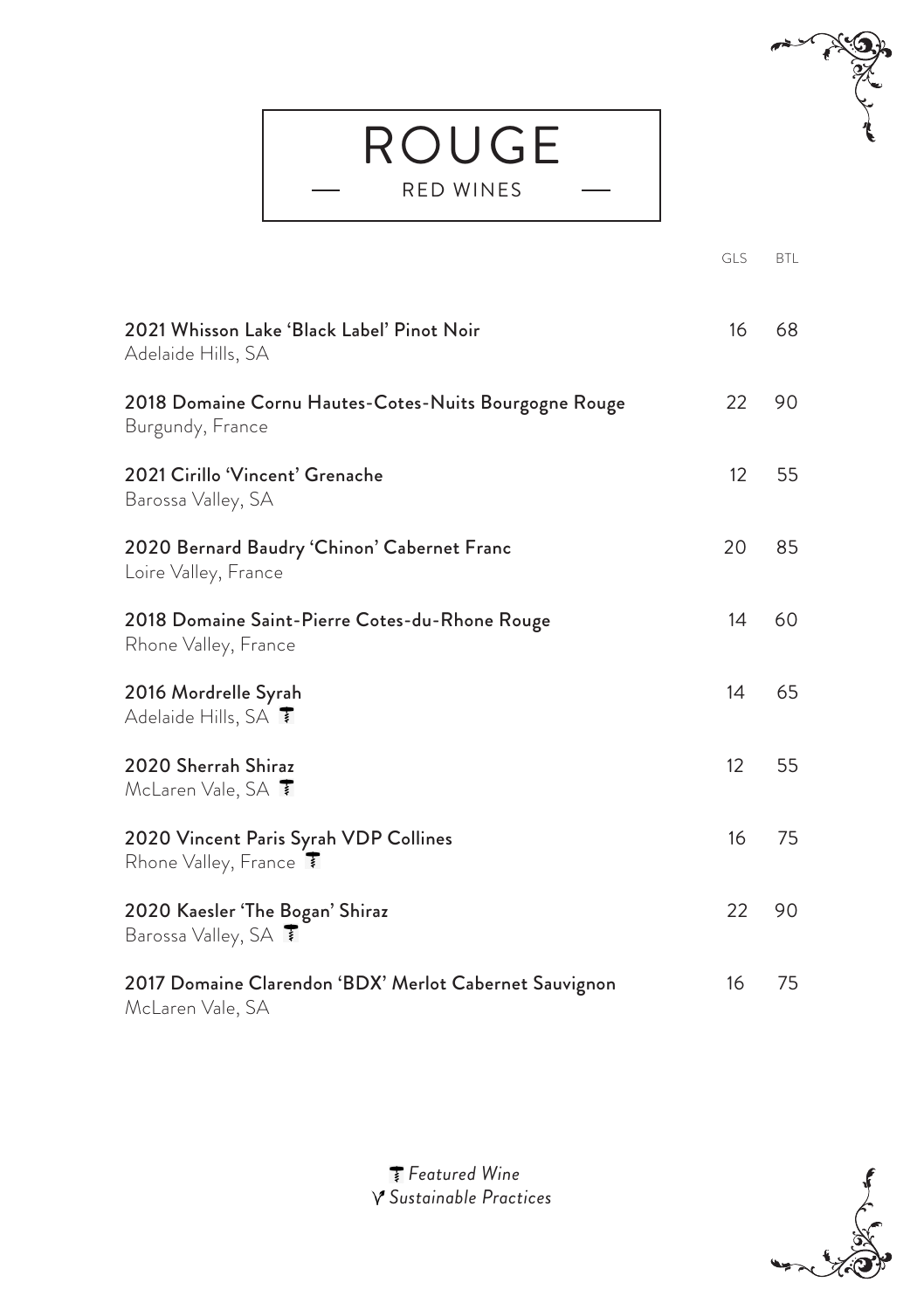# حتجر

## **DESSERT**

## WINES

|                                                                                    | <b>75ML</b> | <b>BTL</b> |
|------------------------------------------------------------------------------------|-------------|------------|
| 2020 Frogmore Creek Iced Riesling, 375ml<br>Coal River Valley, Tasmania            | 10          | 50         |
| 2016 Henschke Noble Rot, 375ml<br>Eden Valley, SA                                  | 16          | 72         |
| 2016 Willi Schaefer 'Graacher Domprobst' Auslese Riesling, 375ml<br>Mosel, Germany | 32          | 150        |
| 2000 Chateau Suduiraut, 1er cru Sauternes, 750ml<br>Bordeaux, France               | 23          | 225        |
| NV Valdespino 'El Candado' Pedro Ximenez<br>Jerez, Spain                           | 10          |            |
| Henriques & Henriques 'Boal' 10yr Port<br>Madeira, Portugal                        | 12          |            |
| Seppeltsfield 'Para' 21yr Tawny Port<br>Barossa Valley, SA                         | 20          |            |

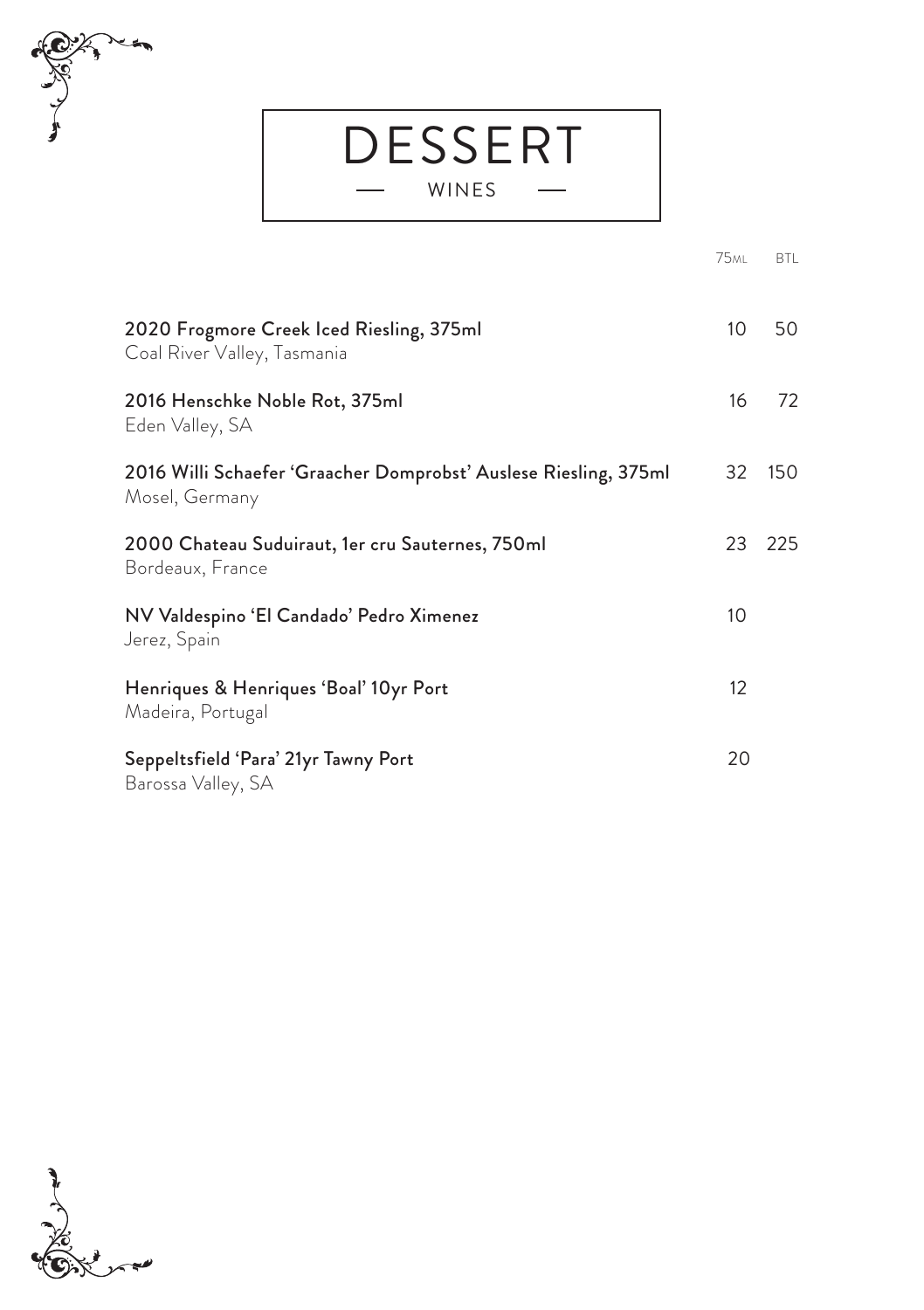## ELLAR HALF BOTTLES



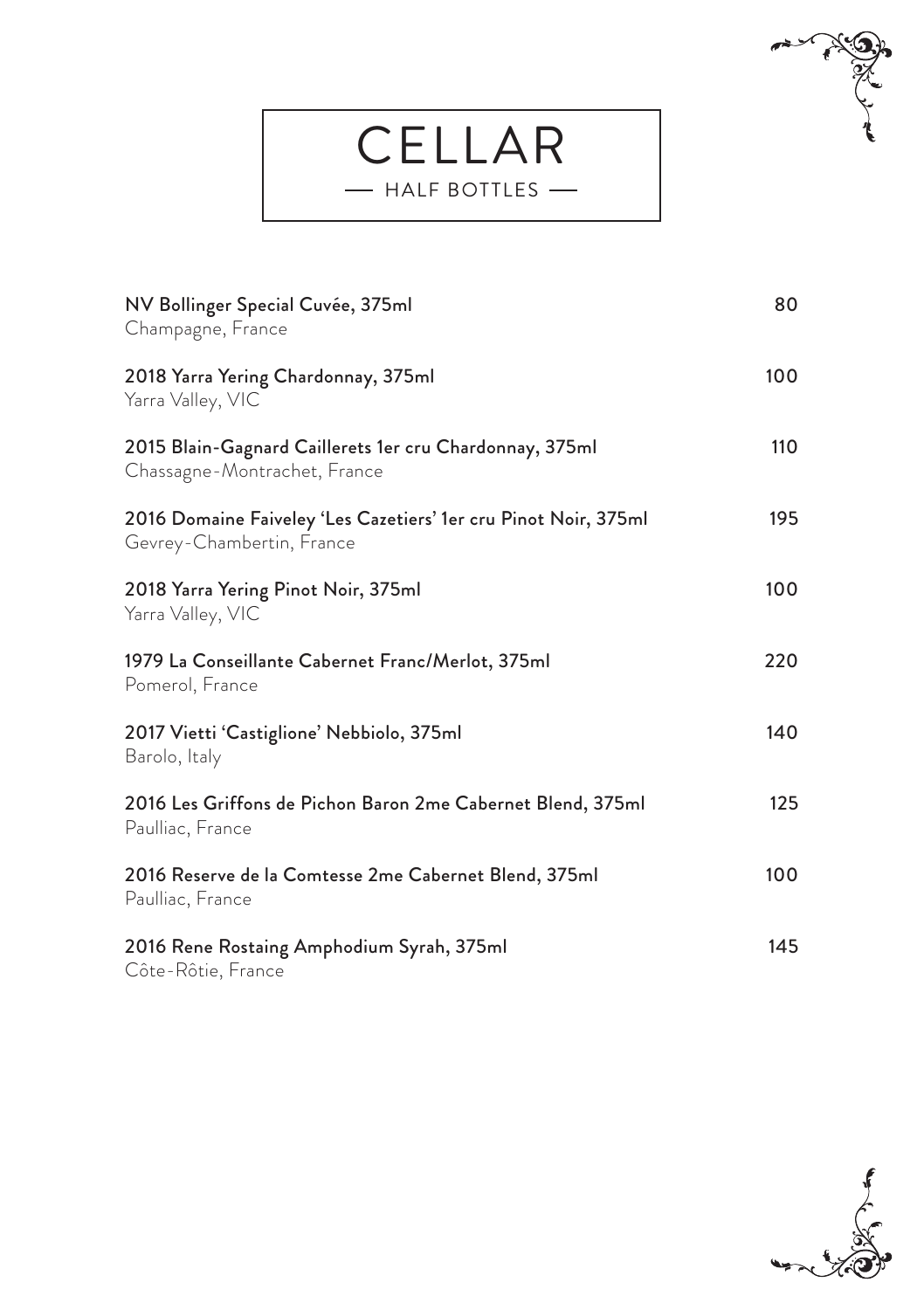

CELLAR - MAGNUMS -

| 2018 Tolpuddle Chardonnay, 1500ml<br>Coal River Valley, TAS                                    | 300 |
|------------------------------------------------------------------------------------------------|-----|
| 2016 Arnaud Lambert 'Clos David' Breze Chenin Blanc, , 1500ml<br>Loire Valley, France          | 260 |
| 2017 Robert Denogent 'Les Pommards' Chardonnay, 1500ml<br>Saint-Veran, France                  | 270 |
| 2013 Tolpuddle Pinot Noir, 1500ml<br>Coal River Valley, TAS                                    | 300 |
| 2020 Ashton Hills 'Reserve' Pinot Noir, 1500ml<br>Adelaide Hills, SA                           | 380 |
| 2015 Jean-Marc Vincent 'Beauparie' 1er cru Pinot Noir, 1500ml<br>Santenay, France              | 375 |
| 2017 Pierre Amiot 'Clos de la Roche' grand cru Pinot Noir, 1500ml<br>Morey-Saint Denis, France | 780 |
| 2014 Mount Mary 'Quintet' Cabernet Blend, 1500ml<br>Yarra Valley, VIC                          | 550 |
| 1999 Tim Adams 'The Aberfeldy' Shiraz, 1500ml<br>Clare Valley, SA                              | 450 |

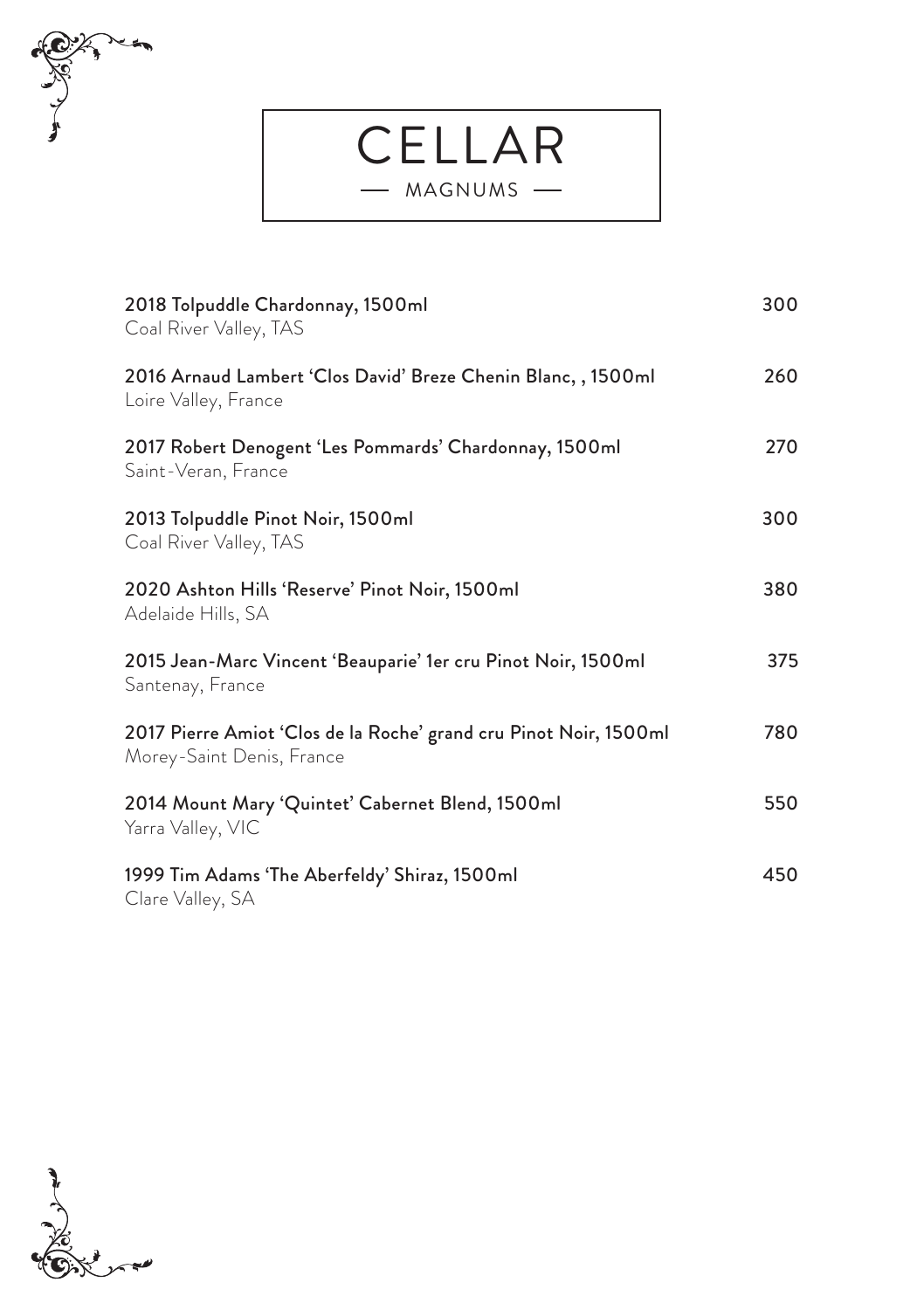

| <b>Sparkling</b>                                                       |     |
|------------------------------------------------------------------------|-----|
| NV Deviation Road 'Altair' Sparkling Rosé<br>Adelaide Hills, SA        | 70  |
| NV Henschke 'Johanna' Blanc de Noir<br>Adelaide Hills, SA $\mathsf{Y}$ | 95  |
| 2016 Daosa Blanc de Blancs<br>Adelaide Hills, SA                       | 150 |
| 2016 Cedron Bugey 'Methode Ancestrale' Rosé<br>Savoie, France $\gamma$ | 70  |
| Champagne                                                              |     |
| NV Jean-Paul Morel Brut Reserve<br>Verzenay, France                    | 90  |
| NV Louis Roederer Brut Collection<br>Reims, France $V$                 | 120 |
| NV Billecart-Salmon Brut Rosé<br>Mareuil-sur-Ay, France                | 220 |
| 2002 Piper-Heidsieck 'Rare' Brut Millésime<br>Reims, France            | 480 |

CELLAR - BOTTLE SELECTIONS -

 $\overline{a}$ 

between the contract of the contract of the contract of the contract of the contract of the contract of the co

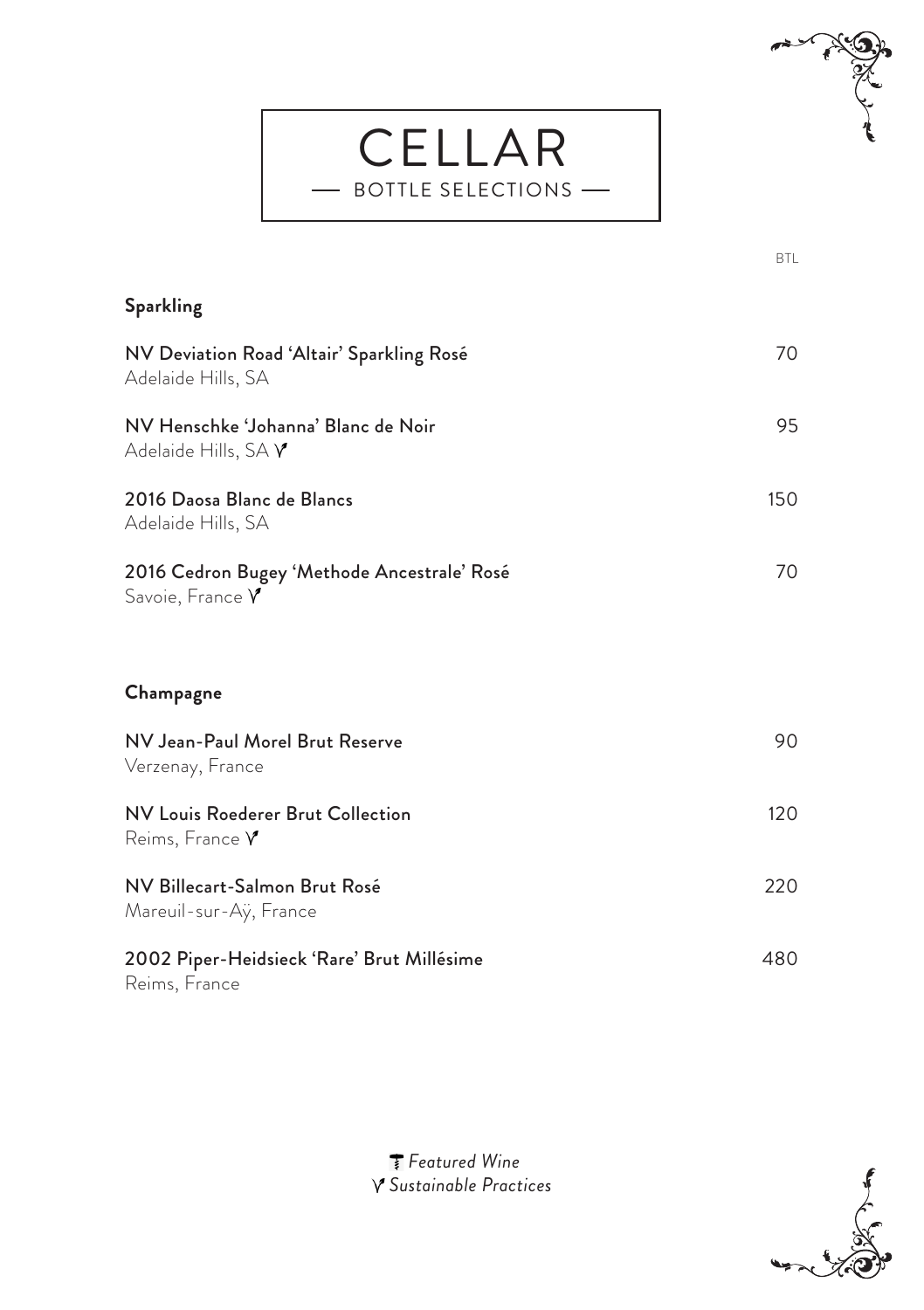

## between the contract of the contract of the contract of the contract of the contract of the contract of the co **White** 2019 Gentle Folk 'Clouds' Riesling 58 Adelaide Hills, SA 2019 By Farr Viognier 140 Geelong, VIC Y 2019 Coulter C1 Chardonnay 54 Adelaide Hills, SA 2019 Athletes Vino Athletico Chardonnay 54 Macedon, VIC 2005 Yering Station Reserve Chardonnay 120 Yarra Valley, VIC 2020 BK Wines 'Carte Blanche' Chardonnay 60 Adelaide Hills, SA V 2016 Domaine Cornu 'Hautes-Côtes de Beaune' Chardonnay 85 Burgundy, France 2017 Alain Chavy 'Bourgogne Blanc' Chardonnay 65 Burgundy, France Y 2019 Domaine Leflaive 'Mâcon-Verzé' Chardonnay 150 Burgundy, France 2017 Chateau de Meursault 'Bourgogne' Chardonnay 110 Burgundy, France Y

CELLAR BOTTLE SELECTIONS

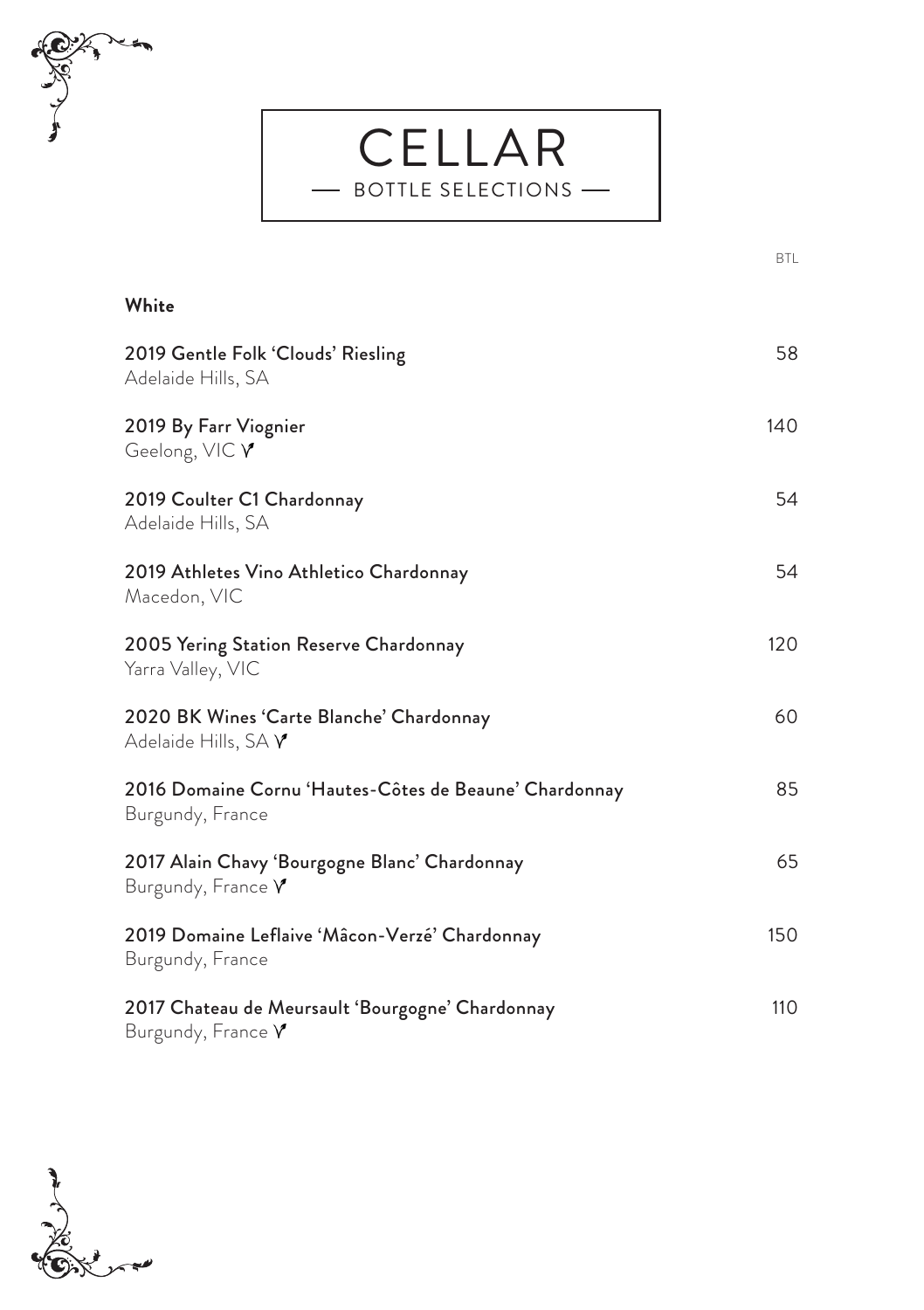## CELLAR BOTTLE SELECTIONS



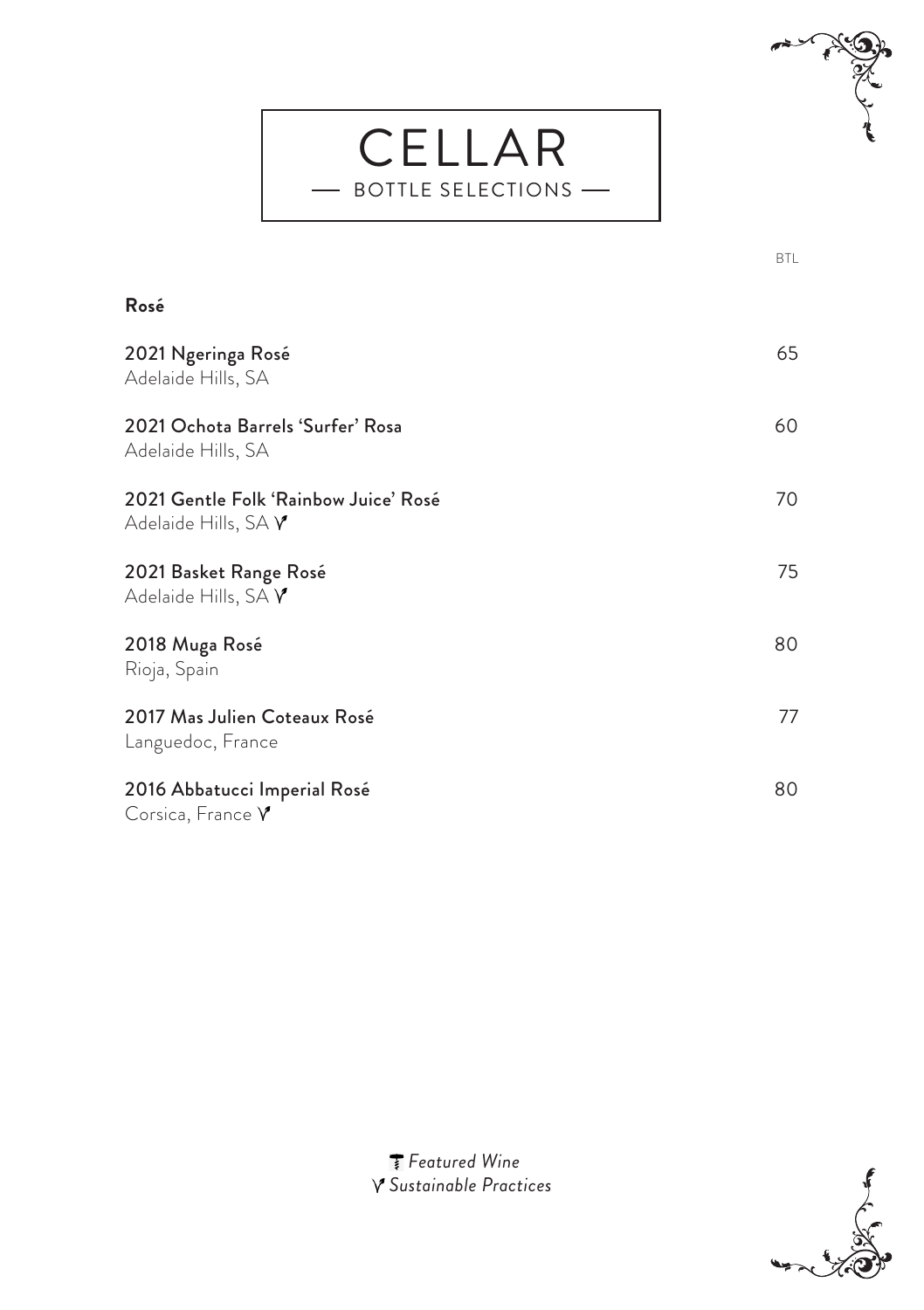

## **Red** 2021 Crowther Collective 'J Cooper' Pinot Meunier 125 Henty, VIC 2019 Ashton Hills 'Estate' Pinot Noir 110 Adelaide Hills, SA Y 2014 Domaine Cornu 'Corton' grand cru Pinot Noir 275 Burgundy, France 2020 Tolpuddle Pinot Noir 180 Coal River Valley, TAS 2018 Yangarra 'High Sands' Grenache 320 Mclaren Vale, SA 2015 Domaine des Maroons 'Clos de Pavillon' Gamay 110 Beaujolais, France 2016 E. Guigal 'Hermitage' Syrah 210 Northern Rhone, France

CELLAR BOTTLE SELECTIONS

between the contract of the contract of the contract of the contract of the contract of the contract of the co

If you're looking for something in particular, please ask for our Sommeliers to assist with the wine room.

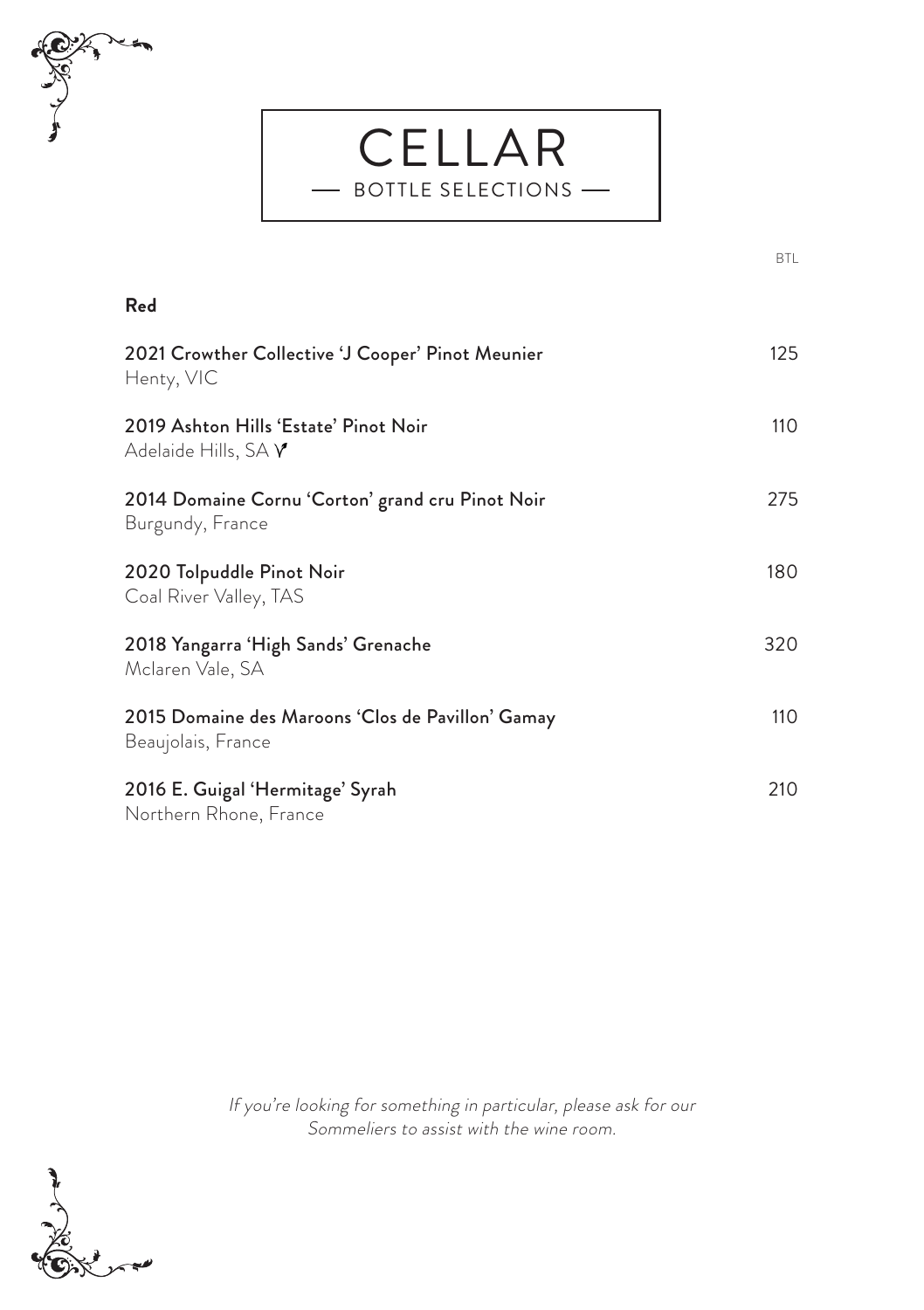



| 2020 Fritz Haag 'Juffer-Sonnehuhr' Spätlese Riesling, 750ml<br>Mosel, Germany $\gamma$      | 120 |
|---------------------------------------------------------------------------------------------|-----|
| 2015 Joh. Jos. Prüm 'Wehlener Sonnenuhr' Auslese Riesling, 375ml<br>Mosel, Germany $\gamma$ | 125 |
| 2017 Dr Loosen Beerenauslese Riesling, 375ml<br>Mosel, Germany $\gamma$                     | 135 |
| 2016 Willi Schaefer 'Graacher Domprobst' Auslese Riesling, 375ml<br>Mosel, Germany          | 150 |
| 2016 Dr Loosen Eiswein Riesling, 375ml<br>Mosel, Germany Y                                  | 205 |
| 2011 Chateau Guiraud Sém/Sav Sauternes, 750ml<br>Bordeaux, France                           | 205 |
| 2000 Chateau Suduiraut 1er cru Sémillon Sav Blanc, 750ml<br>Sauternes, France               | 225 |
| 1988 Chateau Rieussec Sémillon/Sav Sauternes, 750ml<br>Bordeaux, France                     | 295 |
| 1995 Qunita do Noval Vintage Port, 375ml<br>Douro, Portugal                                 | 225 |

CELLAR BOTTLE SELECTIONS

L,

between the contract of the contract of the contract of the contract of the contract of the contract of the co